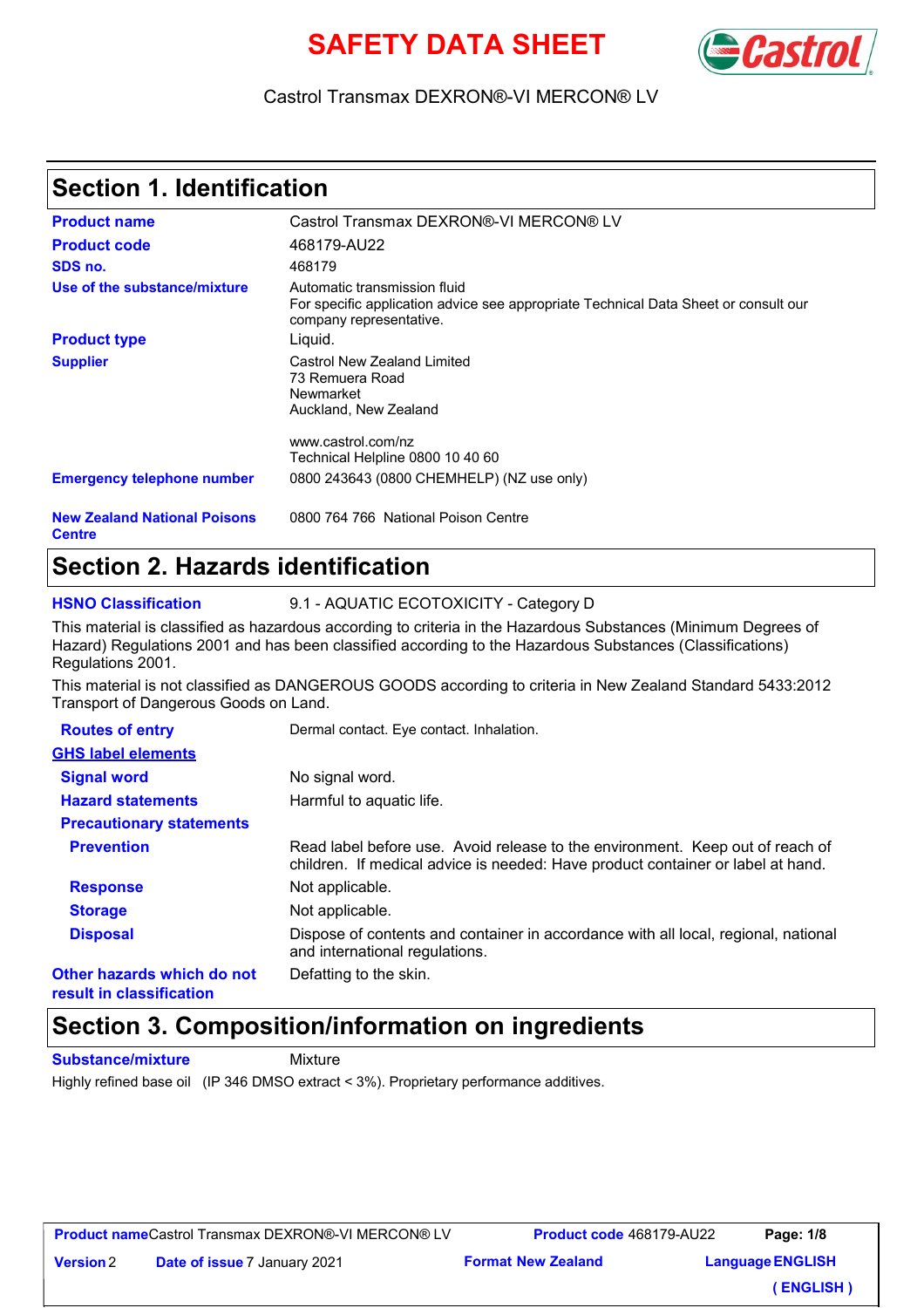## **Section 3. Composition/information on ingredients**

| <b>Ingredient name</b>                                                                                                                                                                                                                                                                                                                                                       | $\frac{9}{6}$                   | <b>CAS number</b>                       |
|------------------------------------------------------------------------------------------------------------------------------------------------------------------------------------------------------------------------------------------------------------------------------------------------------------------------------------------------------------------------------|---------------------------------|-----------------------------------------|
| Distillates (petroleum), hydrotreated heavy paraffinic<br>Distillates (petroleum), hydrotreated light paraffinic<br>2-Propenoic acid, 2-methyl-, butyl ester, polymer with N-[3-<br>(dimethylamino)propyl]-2-methyl-2-propenamide, dodecyl 2-methyl-<br>2-propenoate, eicosyl 2-methyl-2-propenoate, hexadecyl 2-methyl-<br>2-propenoate and octadecyl 2-methyl-2-propenoate | $50 - 95$<br>$20 - 50$<br>1 - 5 | 64742-54-7<br>64742-55-8<br>176487-46-0 |
| Lubricating oils (petroleum), C15-30, hydrotreated neutral oil-based<br>2,5-Pyrrolidinedione, 3-C18-24-alkenyl derivs.<br>Distillates (petroleum), hydrotreated light paraffinic                                                                                                                                                                                             | 1 - 5<br>1 - 5<br>1 - 5         | 72623-86-0<br>91783-21-0<br>64742-55-8  |

**There are no additional ingredients present which, within the current knowledge of the supplier and in the concentrations applicable, are classified as hazardous to health or the environment and hence require reporting in this section.**

**Occupational exposure limits, if available, are listed in Section 8.**

#### **Section 4. First aid measures**

#### **Description of necessary first aid measures**

| <b>Inhalation</b>                 | In case of inhalation of decomposition products in a fire, symptoms may be delayed.<br>If inhaled, remove to fresh air. The exposed person may need to be kept under<br>medical surveillance for 48 hours. Get medical attention if symptoms occur.                                            |
|-----------------------------------|------------------------------------------------------------------------------------------------------------------------------------------------------------------------------------------------------------------------------------------------------------------------------------------------|
| <b>Ingestion</b>                  | Do not induce vomiting unless directed to do so by medical personnel. Never give<br>anything by mouth to an unconscious person. If unconscious, place in recovery<br>position and get medical attention immediately. Get medical attention if adverse<br>health effects persist or are severe. |
| <b>Skin contact</b>               | Wash skin thoroughly with soap and water or use recognised skin cleanser.<br>Remove contaminated clothing and shoes. Wash clothing before reuse. Clean<br>shoes thoroughly before reuse. Get medical attention if symptoms occur.                                                              |
| <b>Eye contact</b>                | In case of contact, immediately flush eyes with plenty of water for at least 15<br>minutes. Check for and remove any contact lenses. Eyelids should be held away<br>from the eyeball to ensure thorough rinsing. Get medical attention.                                                        |
|                                   | Indication of immediate medical attention and special treatment needed, if necessary                                                                                                                                                                                                           |
| <b>Notes to physician</b>         | Treatment should in general be symptomatic and directed to relieving any effects.<br>In case of inhalation of decomposition products in a fire, symptoms may be delayed.<br>The exposed person may need to be kept under medical surveillance for 48 hours.                                    |
| <b>Protection of first-aiders</b> | No action shall be taken involving any personal risk or without suitable training. It<br>may be dangerous to the person providing aid to give mouth-to-mouth resuscitation.                                                                                                                    |

## **Section 5. Firefighting measures**

| <b>Extinguishing media</b>                               |                                                                                                                                                                                                                                                                          |
|----------------------------------------------------------|--------------------------------------------------------------------------------------------------------------------------------------------------------------------------------------------------------------------------------------------------------------------------|
| <b>Suitable</b>                                          | Use foam or all-purpose dry chemical to extinguish.                                                                                                                                                                                                                      |
| <b>Not suitable</b>                                      | Do not use water jet.                                                                                                                                                                                                                                                    |
| <b>Specific hazards arising</b><br>from the chemical     | In a fire or if heated, a pressure increase will occur and the container may burst.<br>This material is harmful to aquatic life. Fire water contaminated with this material<br>must be contained and prevented from being discharged to any waterway, sewer or<br>drain. |
| <b>Hazardous combustion</b><br>products                  | Combustion products may include the following:<br>carbon oxides (CO, CO <sub>2</sub> ) (carbon monoxide, carbon dioxide)<br>nitrogen oxides (NO, $NO2$ etc.)                                                                                                             |
| <b>Hazchem code</b>                                      | Not available.                                                                                                                                                                                                                                                           |
| <b>Special precautions for fire-</b><br>fighters         | No action shall be taken involving any personal risk or without suitable training.<br>Promptly isolate the scene by removing all persons from the vicinity of the incident if<br>there is a fire.                                                                        |
| <b>Special protective</b><br>equipment for fire-fighters | Fire-fighters should wear appropriate protective equipment and self-contained<br>breathing apparatus (SCBA) with a full face-piece operated in positive pressure<br>mode.                                                                                                |
|                                                          |                                                                                                                                                                                                                                                                          |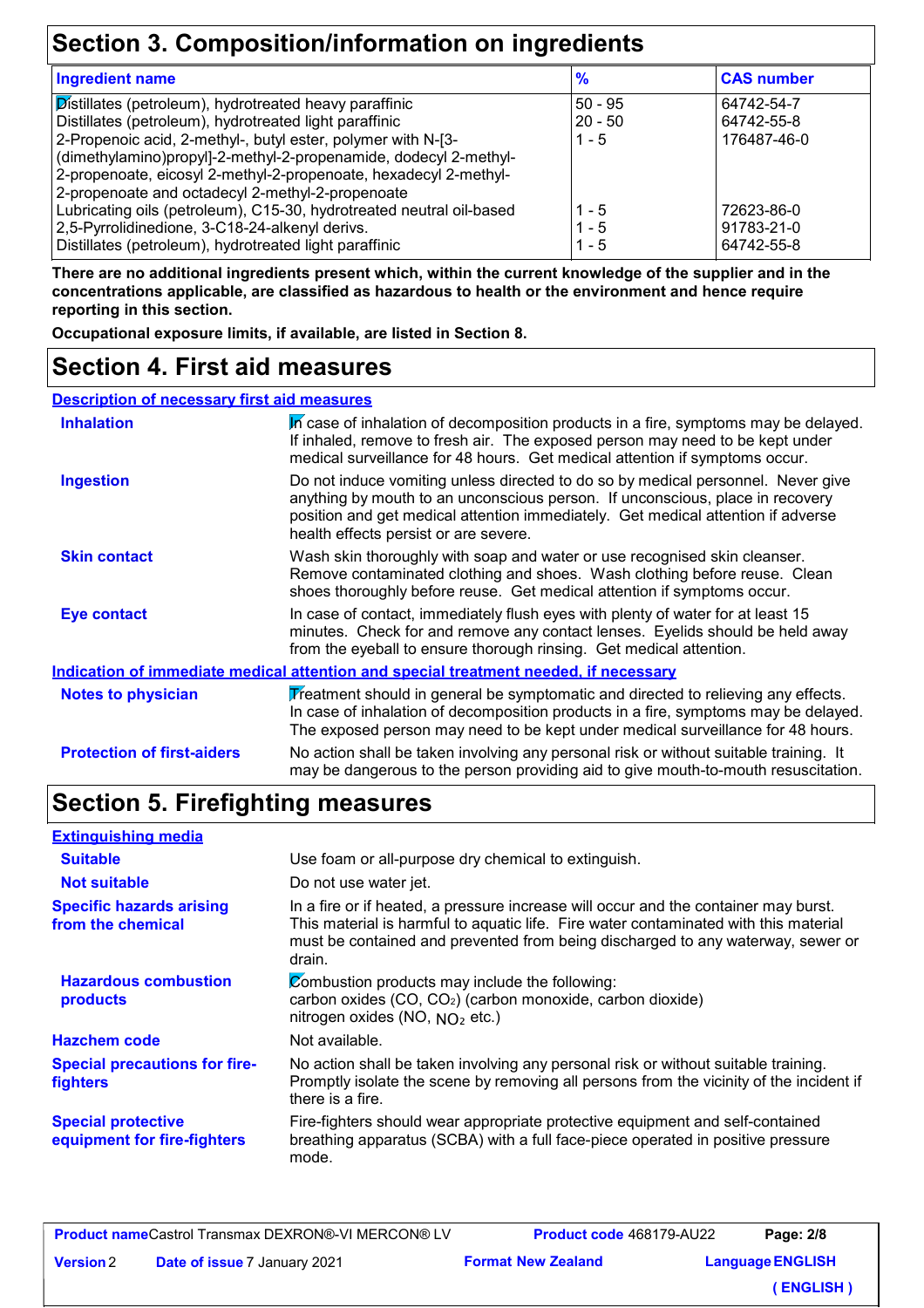# **Section 6. Accidental release measures**

|                                                      | <b>Personal precautions, protective equipment and emergency procedures</b>                                                                                                                                                                                                                                                                                                                                                                                                                                                                |  |
|------------------------------------------------------|-------------------------------------------------------------------------------------------------------------------------------------------------------------------------------------------------------------------------------------------------------------------------------------------------------------------------------------------------------------------------------------------------------------------------------------------------------------------------------------------------------------------------------------------|--|
| For non-emergency<br>personnel                       | No action shall be taken involving any personal risk or without suitable training.<br>Evacuate surrounding areas. Keep unnecessary and unprotected personnel from<br>entering. Do not touch or walk through spilt material. Floors may be slippery; use<br>care to avoid falling. Avoid breathing vapour or mist. Provide adequate ventilation.<br>Put on appropriate personal protective equipment (see Section 8). Contact<br>emergency personnel.                                                                                      |  |
| For emergency responders                             | Entry into a confined space or poorly ventilated area contaminated with vapour, mist<br>or fume is extremely hazardous without the correct respiratory protective equipment<br>and a safe system of work. Wear self-contained breathing apparatus. Wear a<br>suitable chemical protective suit. Chemical resistant boots. See also the<br>information in "For non-emergency personnel".                                                                                                                                                   |  |
| <b>Environmental precautions</b>                     | Avoid dispersal of spilt material and runoff and contact with soil, waterways, drains<br>and sewers. Inform the relevant authorities if the product has caused environmental<br>pollution (sewers, waterways, soil or air). Water polluting material. May be harmful<br>to the environment if released in large quantities. Collect spillage.                                                                                                                                                                                             |  |
| Methods and material for containment and cleaning up |                                                                                                                                                                                                                                                                                                                                                                                                                                                                                                                                           |  |
| <b>Small spill</b>                                   | Stop leak if without risk. Move containers from spill area. Absorb with an inert<br>material and place in an appropriate waste disposal container. Dispose of via a<br>licensed waste disposal contractor.                                                                                                                                                                                                                                                                                                                                |  |
| <b>Large spill</b>                                   | Stop leak if without risk. Move containers from spill area. Approach the release<br>from upwind. Prevent entry into sewers, water courses, basements or confined<br>areas. Contain and collect spillage with non-combustible, absorbent material e.g.<br>sand, earth, vermiculite or diatomaceous earth and place in container for disposal<br>according to local regulations (see Section 13). Contaminated absorbent material<br>may pose the same hazard as the spilt product. Dispose of via a licensed waste<br>disposal contractor. |  |

# **Section 7. Handling and storage**

| <b>Precautions for safe</b><br>handling                                   | Put on appropriate personal protective equipment (see Section 8). Do not ingest.<br>Avoid breathing vapour or mist. Avoid contact with eyes, skin and clothing. Avoid<br>release to the environment. Wash thoroughly after handling. Eating, drinking and<br>smoking should be prohibited in areas where this material is handled, stored and<br>processed. Remove contaminated clothing and protective equipment before<br>entering eating areas. Workers should wash hands and face before eating, drinking<br>and smoking. Keep in the original container or an approved alternative made from a<br>compatible material, kept tightly closed when not in use. Empty containers retain<br>product residue and can be hazardous. Do not reuse container. See also Section 8<br>for additional information on hygiene measures. |
|---------------------------------------------------------------------------|---------------------------------------------------------------------------------------------------------------------------------------------------------------------------------------------------------------------------------------------------------------------------------------------------------------------------------------------------------------------------------------------------------------------------------------------------------------------------------------------------------------------------------------------------------------------------------------------------------------------------------------------------------------------------------------------------------------------------------------------------------------------------------------------------------------------------------|
| <b>Conditions for safe storage,</b><br>including any<br>incompatibilities | Store in accordance with local regulations. Store in original container protected<br>from direct sunlight in a dry, cool and well-ventilated area, away from incompatible<br>materials (see Section 10) and food and drink. Keep container tightly closed and<br>sealed until ready for use. Store and use only in equipment/containers designed for<br>use with this product. Containers that have been opened must be carefully resealed<br>and kept upright to prevent leakage. Do not store in unlabelled containers. Use<br>appropriate containment to avoid environmental contamination.                                                                                                                                                                                                                                  |
| <b>Not suitable</b>                                                       | Prolonged exposure to elevated temperature                                                                                                                                                                                                                                                                                                                                                                                                                                                                                                                                                                                                                                                                                                                                                                                      |

#### **Section 8. Exposure controls/personal protection**

**Control parameters Occupational exposure limits**

**Product name** Castrol Transmax DEXRON®-VI MERCON® LV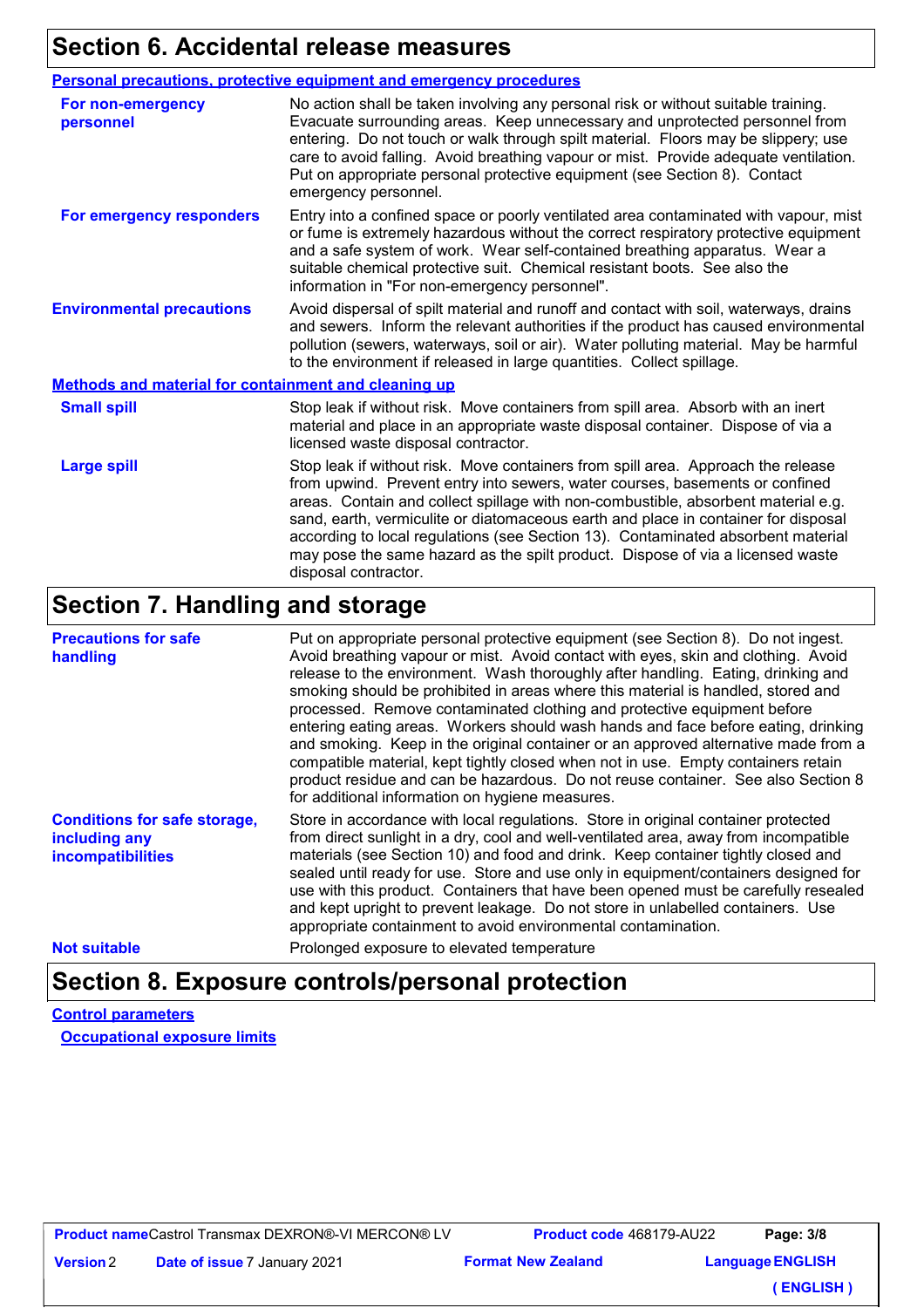# **Section 8. Exposure controls/personal protection**

| <b>Ingredient name</b>                                               |                                                                                                                                                                                                                                                                                                                                                                                                                                                                                                                                                                                                                                                                                                             | <b>Exposure limits</b>                                                                                                                                                                                                                                                                                                                                                                                                                                                                                                                                                                                 |
|----------------------------------------------------------------------|-------------------------------------------------------------------------------------------------------------------------------------------------------------------------------------------------------------------------------------------------------------------------------------------------------------------------------------------------------------------------------------------------------------------------------------------------------------------------------------------------------------------------------------------------------------------------------------------------------------------------------------------------------------------------------------------------------------|--------------------------------------------------------------------------------------------------------------------------------------------------------------------------------------------------------------------------------------------------------------------------------------------------------------------------------------------------------------------------------------------------------------------------------------------------------------------------------------------------------------------------------------------------------------------------------------------------------|
| Distillates (petroleum), hydrotreated heavy paraffinic               |                                                                                                                                                                                                                                                                                                                                                                                                                                                                                                                                                                                                                                                                                                             | NZ HSWA 2015 (New Zealand).<br>WES-TWA: 5 mg/m <sup>3</sup> 8 hours. Issued/<br>Revised: 6/2016 Form: Mist<br>WES-STEL: 10 mg/m <sup>3</sup> 15 minutes. Issued/<br>Revised: 9/2010 Form: Mist                                                                                                                                                                                                                                                                                                                                                                                                         |
| Distillates (petroleum), hydrotreated light paraffinic               |                                                                                                                                                                                                                                                                                                                                                                                                                                                                                                                                                                                                                                                                                                             | NZ HSWA 2015 (New Zealand).<br>WES-TWA: 5 mg/m <sup>3</sup> 8 hours. Issued/<br>Revised: 6/2016 Form: Mist<br>WES-STEL: 10 mg/m <sup>3</sup> 15 minutes. Issued/<br>Revised: 9/2010 Form: Mist                                                                                                                                                                                                                                                                                                                                                                                                         |
| Lubricating oils (petroleum), C15-30, hydrotreated neutral oil-based |                                                                                                                                                                                                                                                                                                                                                                                                                                                                                                                                                                                                                                                                                                             | NZ HSWA 2015 (New Zealand).<br>WES-TWA: 5 mg/m <sup>3</sup> 8 hours. Issued/<br>Revised: 6/2016 Form: Mist<br>WES-STEL: 10 mg/m <sup>3</sup> 15 minutes. Issued/<br>Revised: 9/2010 Form: Mist                                                                                                                                                                                                                                                                                                                                                                                                         |
| Distillates (petroleum), hydrotreated light paraffinic               |                                                                                                                                                                                                                                                                                                                                                                                                                                                                                                                                                                                                                                                                                                             | NZ HSWA 2015 (New Zealand).<br>WES-TWA: 5 mg/m <sup>3</sup> 8 hours. Issued/<br>Revised: 6/2016 Form: Mist<br>WES-STEL: 10 mg/m <sup>3</sup> 15 minutes. Issued/<br>Revised: 9/2010 Form: Mist                                                                                                                                                                                                                                                                                                                                                                                                         |
| <b>Recommended monitoring</b><br>procedures                          | If this product contains ingredients with exposure limits, personal, workplace<br>atmosphere or biological monitoring may be required to determine the effectiveness<br>of the ventilation or other control measures and/or the necessity to use respiratory<br>protective equipment. Reference should be made to appropriate monitoring<br>standards. Reference to national guidance documents for methods for the<br>determination of hazardous substances will also be required.                                                                                                                                                                                                                         |                                                                                                                                                                                                                                                                                                                                                                                                                                                                                                                                                                                                        |
| <b>Appropriate engineering</b><br><b>controls</b>                    | Provide exhaust ventilation or other engineering controls to keep the relevant<br>airborne concentrations below their respective occupational exposure limits. All<br>activities involving chemicals should be assessed for their risks to health, to ensure<br>exposures are adequately controlled. Personal protective equipment should only be<br>considered after other forms of control measures (e.g. engineering controls) have<br>been suitably evaluated. Personal protective equipment should conform to<br>appropriate standards, be suitable for use, be kept in good condition and properly<br>maintained.<br>Your supplier of personal protective equipment should be consulted for advice on |                                                                                                                                                                                                                                                                                                                                                                                                                                                                                                                                                                                                        |
|                                                                      | protective equipment are compatible.                                                                                                                                                                                                                                                                                                                                                                                                                                                                                                                                                                                                                                                                        | selection and appropriate standards. For further information contact your national<br>organisation for standards. The final choice of protective equipment will depend<br>upon a risk assessment. It is important to ensure that all items of personal                                                                                                                                                                                                                                                                                                                                                 |
| <b>Environmental exposure</b><br>controls                            | Emissions from ventilation or work process equipment should be checked to ensure<br>they comply with the requirements of environmental protection legislation. In some<br>cases, fume scrubbers, filters or engineering modifications to the process<br>equipment will be necessary to reduce emissions to acceptable levels.                                                                                                                                                                                                                                                                                                                                                                               |                                                                                                                                                                                                                                                                                                                                                                                                                                                                                                                                                                                                        |
| <b>Individual protection measures</b>                                |                                                                                                                                                                                                                                                                                                                                                                                                                                                                                                                                                                                                                                                                                                             |                                                                                                                                                                                                                                                                                                                                                                                                                                                                                                                                                                                                        |
| <b>Hygiene measures</b>                                              | Wash hands, forearms and face thoroughly after handling chemical products, before<br>eating, smoking and using the lavatory and at the end of the working period.<br>Appropriate techniques should be used to remove potentially contaminated clothing.<br>Wash contaminated clothing before reusing. Ensure that eyewash stations and<br>safety showers are close to the workstation location.                                                                                                                                                                                                                                                                                                             |                                                                                                                                                                                                                                                                                                                                                                                                                                                                                                                                                                                                        |
| <b>Eye protection</b>                                                | Safety glasses with side shields.                                                                                                                                                                                                                                                                                                                                                                                                                                                                                                                                                                                                                                                                           |                                                                                                                                                                                                                                                                                                                                                                                                                                                                                                                                                                                                        |
| <b>Hand protection</b>                                               |                                                                                                                                                                                                                                                                                                                                                                                                                                                                                                                                                                                                                                                                                                             | Wear protective gloves if prolonged or repeated contact is likely. Wear chemical<br>resistant gloves. Recommended: Nitrile gloves. The correct choice of protective<br>gloves depends upon the chemicals being handled, the conditions of work and use,<br>and the condition of the gloves (even the best chemically resistant glove will break<br>down after repeated chemical exposures). Most gloves provide only a short time of<br>protection before they must be discarded and replaced. Because specific work<br>environments and material handling practices vary, safety procedures should be |
| <b>Broduct nameCootrol Transmov DEVBON® VILMEBCON® LV</b>            |                                                                                                                                                                                                                                                                                                                                                                                                                                                                                                                                                                                                                                                                                                             | Draduat ande 460470 ALION<br><b>Dono: 4/0</b>                                                                                                                                                                                                                                                                                                                                                                                                                                                                                                                                                          |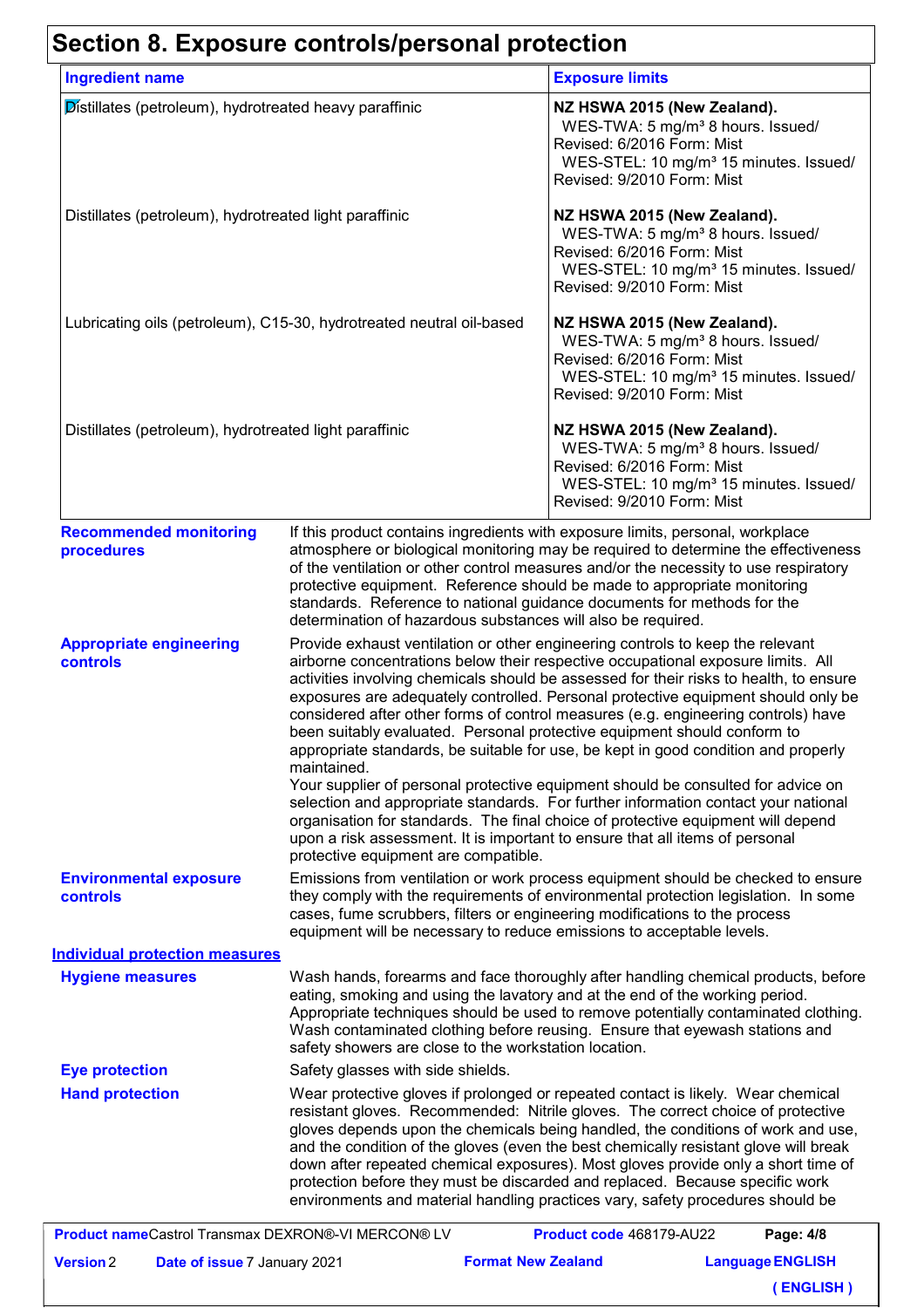# **Section 8. Exposure controls/personal protection**

|                               | developed for each intended application. Gloves should therefore be chosen in<br>consultation with the supplier/manufacturer and with a full assessment of the<br>working conditions.                                                                                                                                                                                                                                                                                                                                                                                                                                                                                              |
|-------------------------------|------------------------------------------------------------------------------------------------------------------------------------------------------------------------------------------------------------------------------------------------------------------------------------------------------------------------------------------------------------------------------------------------------------------------------------------------------------------------------------------------------------------------------------------------------------------------------------------------------------------------------------------------------------------------------------|
| <b>Skin protection</b>        | Use of protective clothing is good industrial practice. Cotton or polyester/cotton<br>overalls will only provide protection against light superficial contamination that will<br>not soak through to the skin. Overalls should be laundered on a regular basis.<br>When the risk of skin exposure is high (e.g. when cleaning up spillages or if there is<br>a risk of splashing) then chemical resistant aprons and/or impervious chemical suits<br>and boots will be required. Personal protective equipment for the body should be<br>selected based on the task being performed and the risks involved and should be<br>approved by a specialist before handling this product. |
| <b>Respiratory protection</b> | In case of insufficient ventilation, wear suitable respiratory equipment. The correct<br>choice of respiratory protection depends upon the chemicals being handled, the<br>conditions of work and use, and the condition of the respiratory equipment. Safety<br>procedures should be developed for each intended application. Respiratory<br>protection equipment should therefore be chosen in consultation with the supplier/<br>manufacturer and with a full assessment of the working conditions. Respiratory<br>protection should conform to AS/NZS 1715 and AS/NZS 1716.                                                                                                    |

# **Section 9. Physical and chemical properties**

| <b>Appearance</b>      |                                                                                                                                                   |
|------------------------|---------------------------------------------------------------------------------------------------------------------------------------------------|
| <b>Physical state</b>  | Liquid.                                                                                                                                           |
| <b>Colour</b>          | Red.                                                                                                                                              |
| <b>Odour</b>           | Mild.                                                                                                                                             |
| pH                     | Mot applicable.                                                                                                                                   |
| <b>Melting point</b>   | Not available.                                                                                                                                    |
| <b>Boiling point</b>   | Not available.                                                                                                                                    |
| <b>Drop Point</b>      | Not available.                                                                                                                                    |
| <b>Flash point</b>     | $\varnothing$ pen cup: >180°C (>356°F) [Cleveland.]                                                                                               |
| <b>Vapour pressure</b> | Not available.                                                                                                                                    |
| <b>Vapour density</b>  | Not available.                                                                                                                                    |
| <b>Density</b>         | <1000 kg/m <sup>3</sup> (<1 g/cm <sup>3</sup> ) at 15 <sup>°</sup> C                                                                              |
| <b>Solubility</b>      | insoluble in water.                                                                                                                               |
| <b>Viscosity</b>       | Kinematic: 30.2 mm <sup>2</sup> /s (30.2 cSt) at 40 $^{\circ}$ C<br>Kinematic: 5.6 to 6.2 mm <sup>2</sup> /s (5.6 to 6.2 cSt) at 100 $^{\circ}$ C |

# **Section 10. Stability and reactivity**

| <b>Chemical stability</b>                                                   | The product is stable.                                                                                                                                                                 |
|-----------------------------------------------------------------------------|----------------------------------------------------------------------------------------------------------------------------------------------------------------------------------------|
| <b>Possibility of hazardous</b><br>reactions                                | Under normal conditions of storage and use, hazardous reactions will not occur.<br>Under normal conditions of storage and use, hazardous polymerisation will not<br>occur.             |
| <b>Conditions to avoid</b>                                                  | Avoid all possible sources of ignition (spark or flame).                                                                                                                               |
| <b>Incompatible materials</b><br><b>Hazardous decomposition</b><br>products | Reactive or incompatible with the following materials: oxidising materials.<br>Under normal conditions of storage and use, hazardous decomposition products<br>should not be produced. |

## **Section 11. Toxicological information**

| <b>Information on likely routes of exposure</b>                              |                                                                                                                             |  |  |  |
|------------------------------------------------------------------------------|-----------------------------------------------------------------------------------------------------------------------------|--|--|--|
| <b>Inhalation</b>                                                            | No known significant effects or critical hazards.                                                                           |  |  |  |
| <b>Ingestion</b>                                                             | No known significant effects or critical hazards.                                                                           |  |  |  |
| <b>Skin contact</b>                                                          | Defatting to the skin. May cause skin dryness and irritation.                                                               |  |  |  |
| <b>Eye contact</b>                                                           | No known significant effects or critical hazards.                                                                           |  |  |  |
| Symptoms related to the physical, chemical and toxicological characteristics |                                                                                                                             |  |  |  |
| <b>Inhalation</b>                                                            | May be harmful by inhalation if exposure to vapour, mists or fumes resulting from<br>thermal decomposition products occurs. |  |  |  |
|                                                                              |                                                                                                                             |  |  |  |

| <b>Product nameCastrol Transmax DEXRON®-VI MERCON® LV</b> |                                     | <b>Product code 468179-AU22</b> | Page: 5/8               |  |
|-----------------------------------------------------------|-------------------------------------|---------------------------------|-------------------------|--|
| <b>Version 2</b>                                          | <b>Date of issue 7 January 2021</b> | <b>Format New Zealand</b>       | <b>Language ENGLISH</b> |  |
|                                                           |                                     |                                 | (ENGLISH)               |  |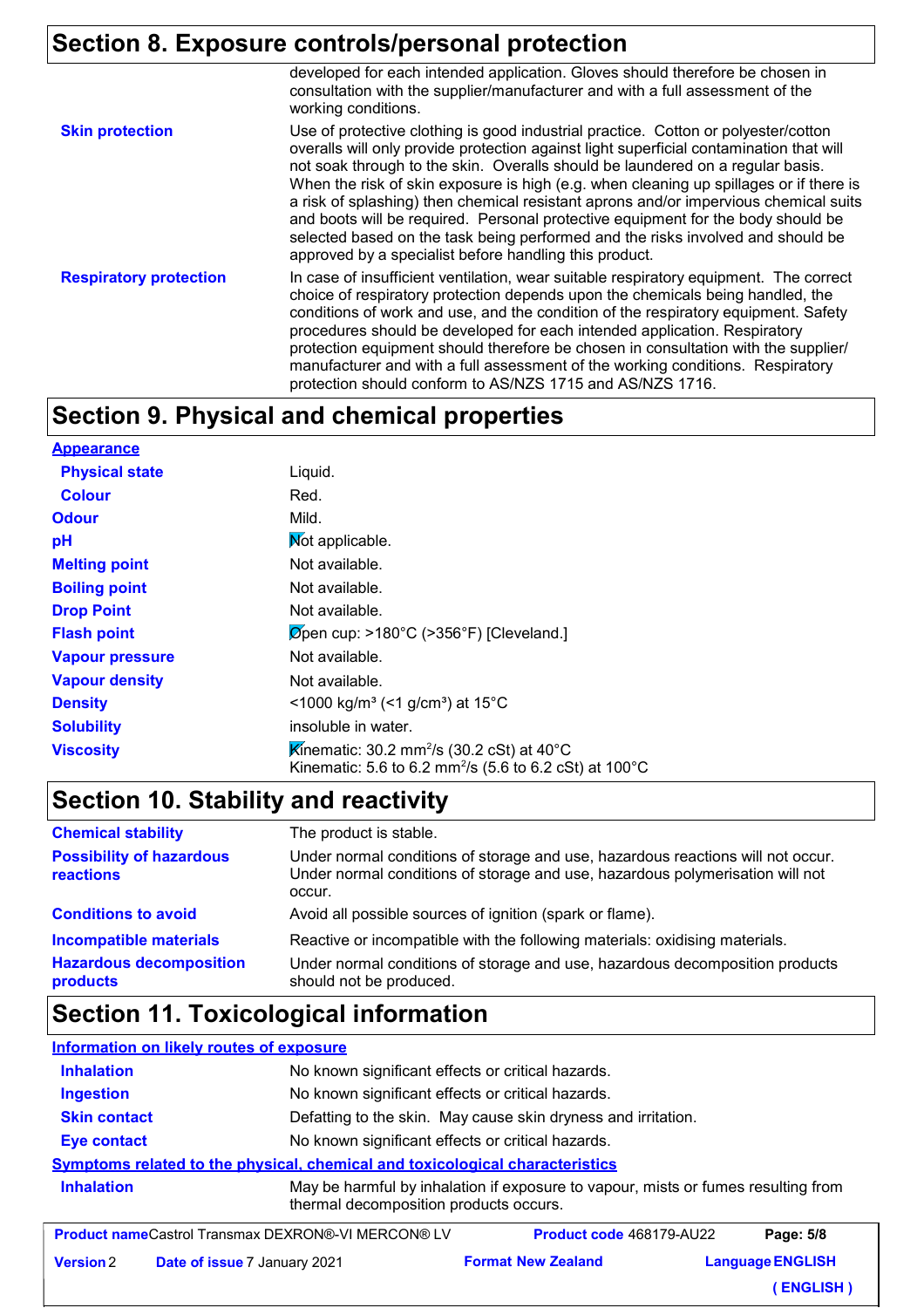## **Section 11. Toxicological information**

| <b>Ingestion</b>                        | No specific data.                                                                                        |
|-----------------------------------------|----------------------------------------------------------------------------------------------------------|
| <b>Skin contact</b>                     | Adverse symptoms may include the following:<br>irritation<br>dryness<br>cracking                         |
| <b>Eye contact</b>                      | No specific data.                                                                                        |
| <b>Potential chronic health effects</b> |                                                                                                          |
| <b>General</b>                          | No known significant effects or critical hazards.                                                        |
| <b>Inhalation</b>                       | Not applicable.                                                                                          |
| <b>Ingestion</b>                        | Ingestion of large quantities may cause nausea and diarrhoea.                                            |
| <b>Skin contact</b>                     | Prolonged or repeated contact can defat the skin and lead to irritation, cracking and/<br>or dermatitis. |
| <b>Eye contact</b>                      | Potential risk of transient stinging or redness if accidental eye contact occurs.                        |
| <b>Carcinogenicity</b>                  | No known significant effects or critical hazards.                                                        |
| <b>Mutagenicity</b>                     | No known significant effects or critical hazards.                                                        |
| <b>Teratogenicity</b>                   | No known significant effects or critical hazards.                                                        |
| <b>Developmental effects</b>            | No known significant effects or critical hazards.                                                        |
| <b>Fertility effects</b>                | No known significant effects or critical hazards.                                                        |
| <b>Aspiration hazard</b>                |                                                                                                          |

#### **Name**

Distillates (petroleum), hydrotreated light paraffinic Lubricating oils (petroleum), C15-30, hydrotreated neutral oil-based

#### **Section 12. Ecological information**

**Version**

**Ecotoxicity** This material is harmful to aquatic life.

#### **Persistence and degradability**

Not expected to be rapidly degradable.

#### **Bioaccumulative potential**

This product is not expected to bioaccumulate through food chains in the environment.

| <b>Mobility in soil</b>                                 |                                                                                                                           |
|---------------------------------------------------------|---------------------------------------------------------------------------------------------------------------------------|
| <b>Mobility</b>                                         | Spillages may penetrate the soil causing ground water contamination.                                                      |
| <b>Soil/water partition</b><br><b>coefficient (Koc)</b> | Not available.                                                                                                            |
| <b>Other ecological information</b>                     | Spills may form a film on water surfaces causing physical damage to organisms.<br>Oxygen transfer could also be impaired. |

#### **Section 13. Disposal considerations**

| <b>Disposal methods</b> | The generation of waste should be avoided or minimised wherever possible.<br>Disposal of this product, solutions and any by-products should at all times comply<br>with the requirements of environmental protection and waste disposal legislation<br>and any regional local authority requirements. Dispose of surplus and non-<br>recyclable products via a licensed waste disposal contractor. Waste should not be<br>disposed of untreated to the sewer unless fully compliant with the requirements of<br>all authorities with jurisdiction. Waste packaging should be recycled. Incineration or<br>landfill should only be considered when recycling is not feasible. This material and<br>its container must be disposed of in a safe way. Care should be taken when<br>handling emptied containers that have not been cleaned or rinsed out. Empty<br>containers or liners may retain some product residues. Avoid dispersal of spilt<br>material and runoff and contact with soil, waterways, drains and sewers. |
|-------------------------|----------------------------------------------------------------------------------------------------------------------------------------------------------------------------------------------------------------------------------------------------------------------------------------------------------------------------------------------------------------------------------------------------------------------------------------------------------------------------------------------------------------------------------------------------------------------------------------------------------------------------------------------------------------------------------------------------------------------------------------------------------------------------------------------------------------------------------------------------------------------------------------------------------------------------------------------------------------------------------------------------------------------------|
|-------------------------|----------------------------------------------------------------------------------------------------------------------------------------------------------------------------------------------------------------------------------------------------------------------------------------------------------------------------------------------------------------------------------------------------------------------------------------------------------------------------------------------------------------------------------------------------------------------------------------------------------------------------------------------------------------------------------------------------------------------------------------------------------------------------------------------------------------------------------------------------------------------------------------------------------------------------------------------------------------------------------------------------------------------------|

**Date of issue 7 January 2021** 

**Format New Zealand Product code** 468179-AU22 **Language ENGLISH Page: 6/8 ( ENGLISH )**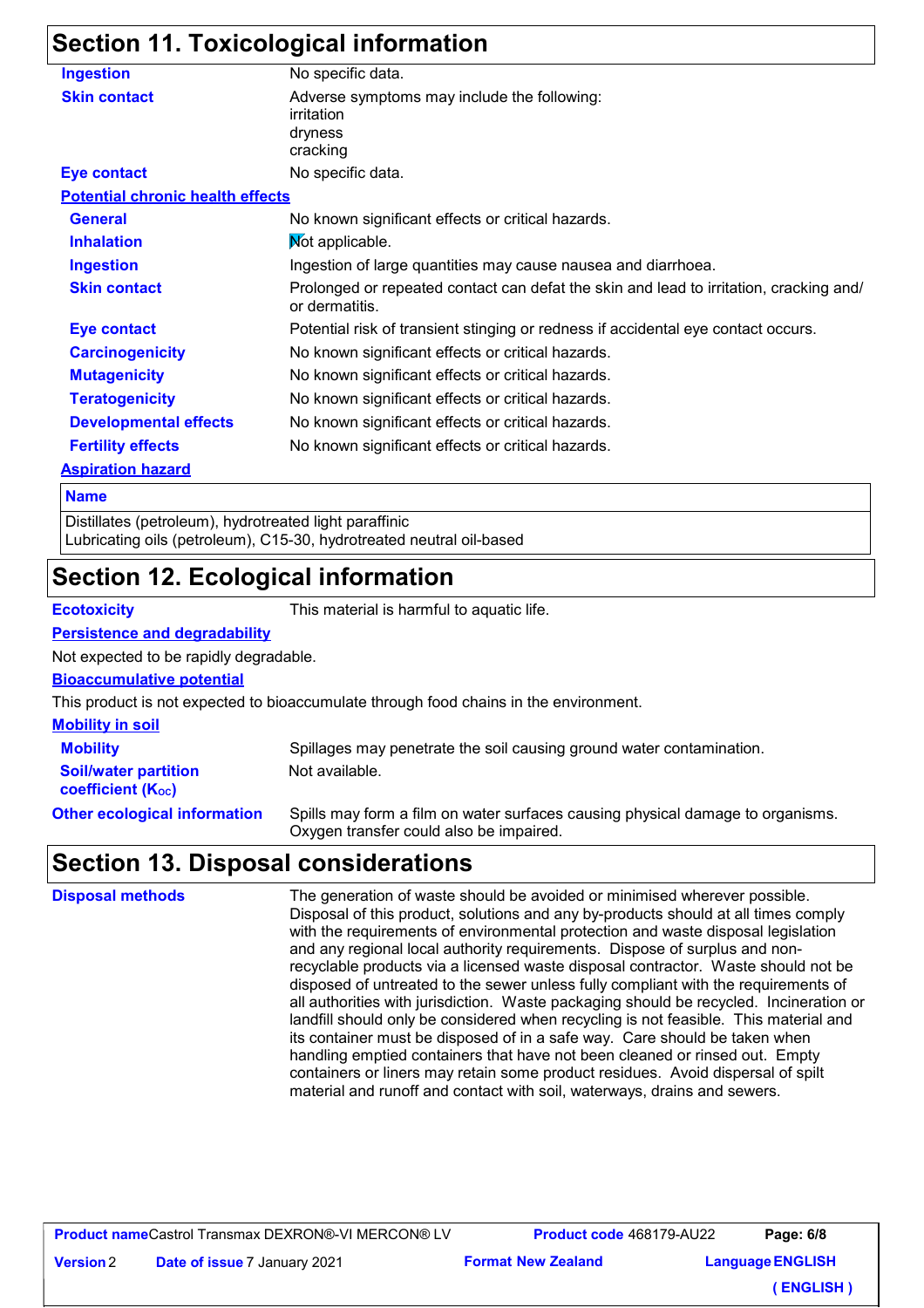# **Section 14. Transport information**

| <b>Regulatory</b><br><b>information</b> | <b>UN number</b>  | <b>Proper shipping</b><br>name | <b>Classes</b> | PG* | <b>Label</b> | <b>Additional</b><br>information |
|-----------------------------------------|-------------------|--------------------------------|----------------|-----|--------------|----------------------------------|
| <b>New Zealand</b><br><b>Class</b>      | Not<br>regulated. |                                |                |     |              |                                  |
| <b>ADG Class</b>                        | Not<br>regulated. |                                |                |     |              |                                  |
| <b>IATA Class</b>                       | Not<br>regulated. |                                |                |     |              |                                  |
| <b>IMDG Class</b>                       | Not<br>regulated. |                                |                |     |              |                                  |

PG\* : Packing group

# **Section 15. Regulatory information**

| <b>New Zealand Regulatory Information</b>                    |                                                                                                          |  |  |  |
|--------------------------------------------------------------|----------------------------------------------------------------------------------------------------------|--|--|--|
| <b>HSNO Approval Number</b>                                  | <b>HSR002605</b>                                                                                         |  |  |  |
| <b>HSNO Group Standard</b>                                   | Lubricant (Low Hazard) Group Standard 2006                                                               |  |  |  |
| <b>HSNO Classification</b>                                   | 9.1 - AQUATIC ECOTOXICITY - Category D                                                                   |  |  |  |
| <b>Requlation according to other foreign laws</b>            |                                                                                                          |  |  |  |
| <b>REACH Status</b>                                          | For the REACH status of this product please consult your company contact, as<br>identified in Section 1. |  |  |  |
| <b>United States inventory</b><br>(TSCA 8b)                  | All components are active or exempted.                                                                   |  |  |  |
| <b>Australia inventory (AICS)</b>                            | All components are listed or exempted.                                                                   |  |  |  |
| <b>Canada inventory status</b>                               | All components are listed or exempted.                                                                   |  |  |  |
| <b>China inventory (IECSC)</b>                               | All components are listed or exempted.                                                                   |  |  |  |
| <b>Japan inventory (ENCS)</b>                                | At least one component is not listed.                                                                    |  |  |  |
| <b>Korea inventory (KECI)</b>                                | All components are listed or exempted.                                                                   |  |  |  |
| <b>Philippines inventory</b><br>(PICCS)                      | All components are listed or exempted.                                                                   |  |  |  |
| <b>Taiwan Chemical</b><br><b>Substances Inventory (TCSI)</b> | All components are listed or exempted.                                                                   |  |  |  |

# **Section 16. Other information**

| <b>History</b>                    |                                                                                                                                                                                                                                                                                                                          |
|-----------------------------------|--------------------------------------------------------------------------------------------------------------------------------------------------------------------------------------------------------------------------------------------------------------------------------------------------------------------------|
| Date of issue/Date of<br>revision | 7 January 2021                                                                                                                                                                                                                                                                                                           |
| Date of previous issue            | 1 May 2020.                                                                                                                                                                                                                                                                                                              |
| <b>Version</b>                    | 2                                                                                                                                                                                                                                                                                                                        |
| <b>Prepared by</b>                | Not available.                                                                                                                                                                                                                                                                                                           |
| <b>Key to abbreviations</b>       | Varies = may contain one or more of the following 64741-88-4, 64741-89-5,<br>64741-95-3, 64741-96-4, 64742-01-4, 64742-44-5, 64742-45-6, 64742-52-5,<br>64742-53-6, 64742-54-7, 64742-55-8, 64742-56-9, 64742-57-0, 64742-58-1,<br>64742-62-7, 64742-63-8, 64742-65-0, 64742-70-7, 72623-85-9, 72623-86-0,<br>72623-87-1 |

#### **Notice to reader**

**Indicates information that has changed from previously issued version.**

| <b>Product name</b> Castrol Transmax DEXRON®-VI MERCON® LV |  |
|------------------------------------------------------------|--|
|                                                            |  |